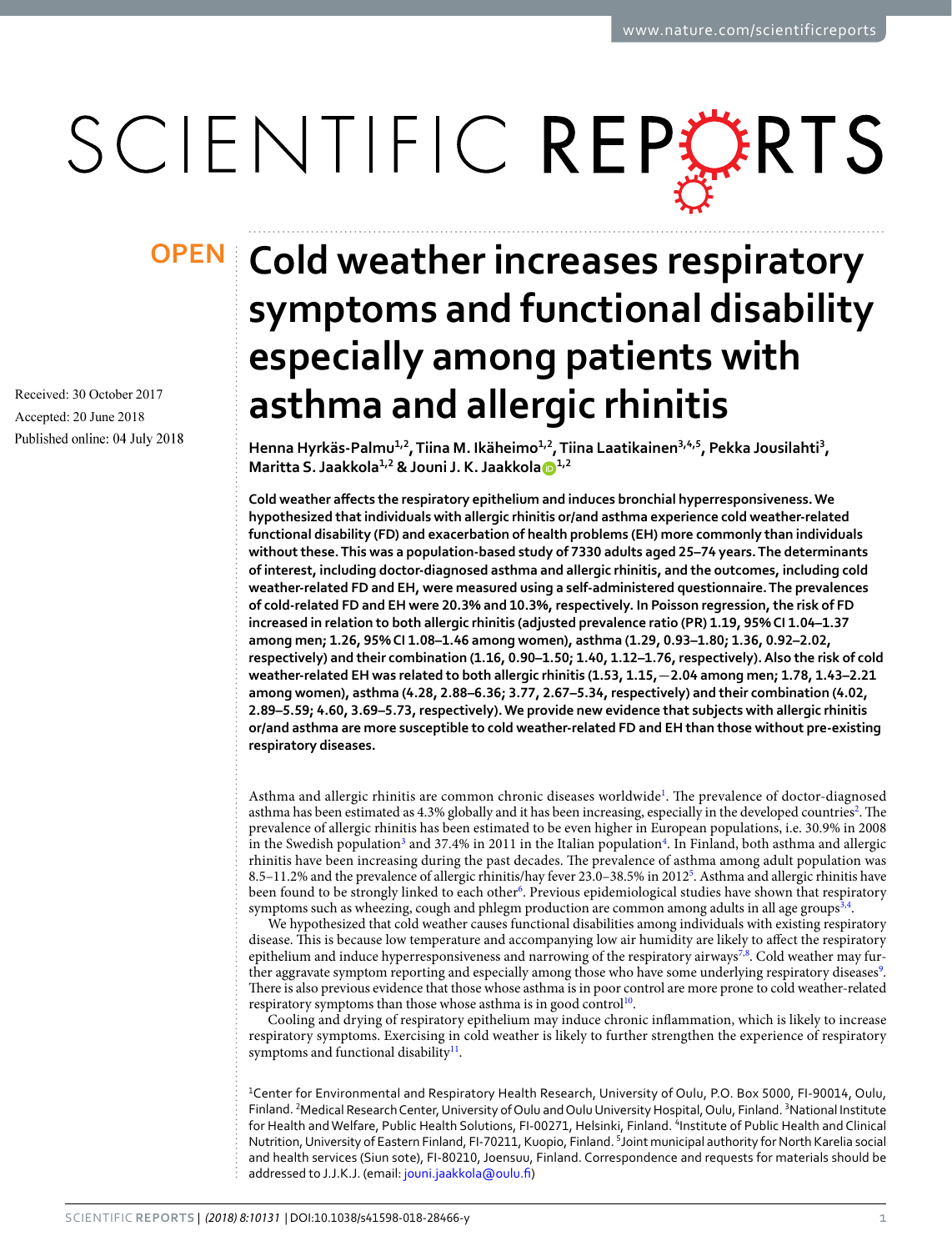Cold weather-related functional disabilities among asthmatics have not been studied at the population level. There are a few studies that have shown decreasing lung function related to exercising or working in cold outdoor weather<sup>12,13</sup>. Decline of lung function and high prevalence of respiratory symptoms in cold indoor environment has also been reported<sup>14,15</sup>. A Finnish study of 14 patients demonstrated that those who had chronic obstructive pulmonary disease (COPD) experienced a decrease in exercise performance in cold air[16](#page-6-15).

The objective of the present study was to investigate potential relations between cold temperature and reported functional disability and exacerbation of health problems among subjects with pre-existing respiratory diseases, i.e. asthma and allergic rhinitis. We hypothesized that subjects with asthma and/or allergic rhinitis experience more cold weather-related functional disabilities than subjects without such underlying respiratory diseases, and that cold weather exacerbates their health problems.

The study population was from two population-based studies conducted in 2007 (FINRISK 2007) and 2012 (FINRISK 2012). A stratifed random sample of 25–74 year old subjects was drawn from the Finnish population register.

#### **Results**

**Characteristics of the study population.** The study comprised 7330 participants from FINRISK 2007 and FINRISK 2012. Table [1](#page-2-0) presents the characteristics of the study population according to gender. More than half of the subjects (57.5%) were 50 years old or older, and almost one fourth of the subjects were obese or severely obese (23.3%). Almost half of the subjects (48.5%) were indoor workers (office workers, students etc.).

Table [2](#page-3-0) presents the distributions among the whole study population and among those without any cardiovascular disease. The prevalences of the determinants of interest were somewhat similar between the whole population and the sub-population (Fig. [1](#page-4-0)). In the whole study population, there were slightly more asthmatics and slightly less those with only allergic rhinitis compared with the sub-population.

**Cold weather-related functional disability in relation to allergic rhinitis and/or asthma.** Table [3](#page-5-0) presents the prevalence of cold weather-related FD according to the presence or absence of allergic disease and asthma, separately among men and women. It also shows crude and adjusted prevalence ratios of FD among subjects with asthma and/or allergic diseases in comparison with the reference group of subjects without these allergic diseases.

Among the total study population, 20.3% of the participants reported FD related to cold weather. Among the total study population, women reported it slightly less commonly (17.6%) compared to men (23.4%). The prevalence of FD was lowest in the reference group both in men (21.9%) and in women (15.3%). Subjects with allergic rhinitis alone experienced cold weather-related FD more commonly (25.1% and 19.2%) with an adjusted PR of 1.19 (95% CI 1.04–1.37) among men and 1.26 (95% CI 1.08–1.46) among women. The presence of asthma increased cold weather-related FD slightly more, giving an adjusted PR of 1.29 (95% CI 0.93–1.80) for men and 1.36 (95% CI 0.92–2.02) for women. Te presence of allergic rhinitis in addition to asthma did not increase the efect estimates, resulting in similar adjusted PRs as those who had asthma only, the estimates being 1.16 (0.90– 1.50) and 1.40 (1.12–1.76), respectively.

Supplementary Tables S1 and S2 shows also the results from the analyses focusing on subjects without cardiovascular disease. The effect estimates were similar or slightly greater in this sub-population.

**Cold weather-related impairment of health and exacerbation of disease symptoms in relation to allergic rhinitis and/or asthma.** Table [4](#page-5-1) presents the prevalences of cold weather-related EH according to the presence or absence of allergic disease and asthma. The overall prevalence was 10.3%, 7.9% among men and 12.3% among women. Allergic rhinitis alone increased the experience of cold weather-related EH signifcantly with an adjusted PR of 1.53 (1.15–2.04) in men and 1.78 (1.43–2.21) in women. Moreover, the presence of asthma without allergic rhinitis was a substantially stronger determinant, with an adjusted PR of 4.28 (2.88–6.36) in men and 3.77 (2.67–5.34) in women. As shown in Table [4,](#page-5-1) allergic rhinitis in addition to asthma did not infuence much the efect estimate among men (adjusted PR of 4.02 (2.89–5.59)), but among women the adjusted PR was 4.60 (3.69–5.73). The results of the sensitivity analyses indicated similar or greater effect estimates in the sub-population of subjects without any cardiovascular diseases.

#### **Discussion**

Our results show that both perceived functional disability and exacerbation of health problems related to cold weather are common in the Finnish adult population. A considerable amount of both men (18%) and women (23%) reported functional disability, and approximately 6% of men and 7% of women expressed exacerbation of health problems related to cold weather. Moreover, both allergic rhinitis alone and in combination with asthma were associated with higher reporting of cold weather-related functional disability. The impact of cold weather was substantially stronger among subjects with allergic rhinitis and even stronger among subjects with asthma alone. Allergic rhinitis in combination to asthma did not increase the impact any more compared with asthma. There were no major differences in the effects of cold weather between men and women.

In this study, one ffh of the study population reported cold weather-related functional disability. Tis can be a consequence of the physiological changes linked to the cooling effect in the airways<sup>7,17</sup>, cardiovascular system<sup>18</sup>, and/or muscular system<sup>19</sup>. These can cause reduction in cognitive<sup>20</sup> and/or physical performance<sup>21</sup>, and through that increase the perceived functional disability. Occupational studies have indicated that daily exposure of cold air alters lung function<sup>14</sup> and can cause musculoskeletal pain<sup>19</sup>. The interpretation of the term "functional disability" is likely to vary broadly between individuals. Functional disability is likely to be related to the efects of cold weather on both physical and cognitive performance. To our knowledge, this is the frst study that investigates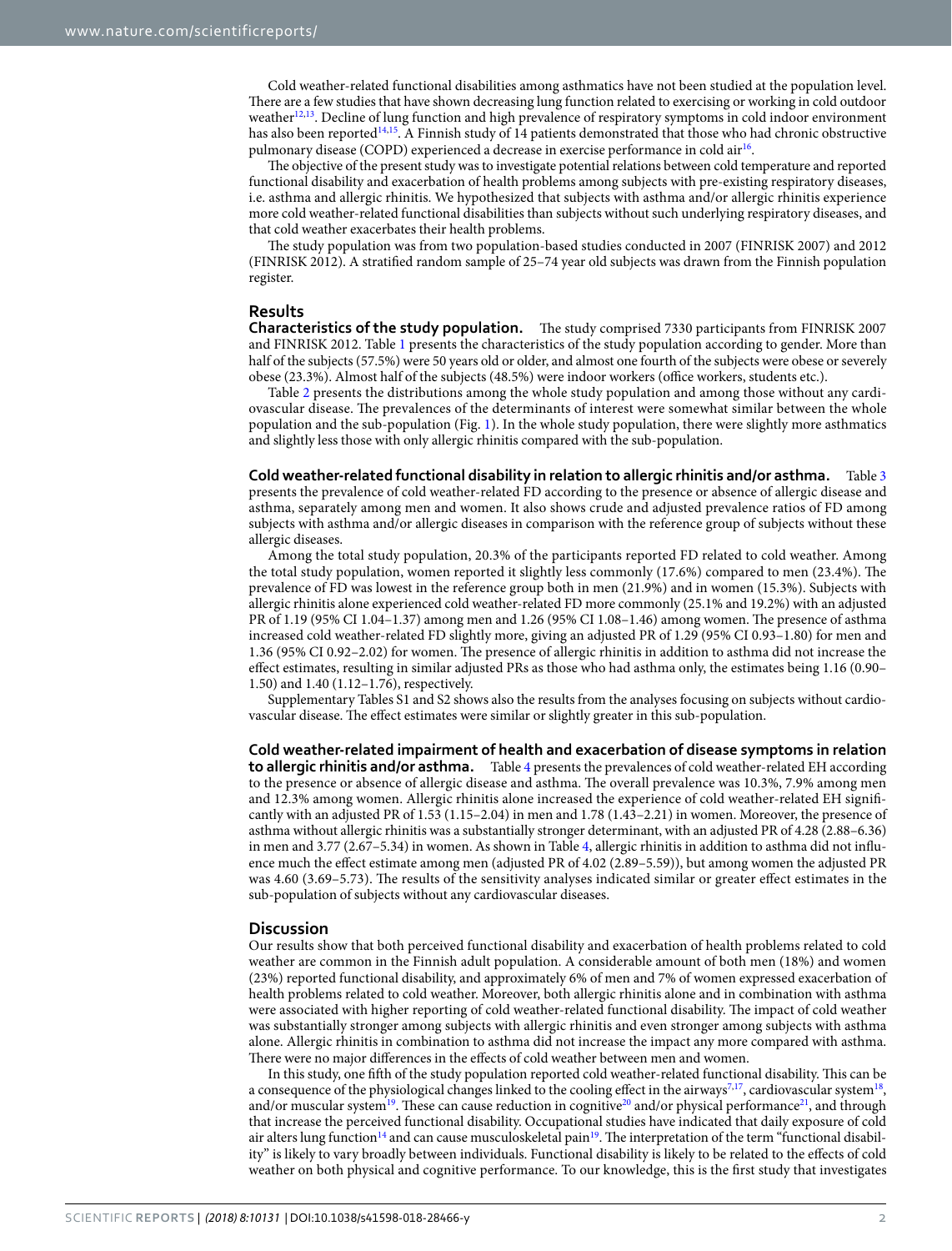<span id="page-2-0"></span>

|                                |                            | Women $n$ $%$ | Total $n$ $(\%)$ |  |  |  |  |
|--------------------------------|----------------------------|---------------|------------------|--|--|--|--|
| Characteristic                 | Men n (%) 3369 (46.0)      | 3961 (54.0)   | 7330             |  |  |  |  |
| Age (years)                    |                            |               |                  |  |  |  |  |
| $<$ 30                         | 226(6.7)<br>347(8.8)       |               | 573 (7.8)        |  |  |  |  |
| $30 - 39$                      | 506 (15.0)                 | 645 (16.3)    | 1151 (15.7)      |  |  |  |  |
| $40 - 49$                      | 625(18.6)                  | 769 (19.4)    | 1394 (19.0)      |  |  |  |  |
| $50 - 59$                      | 744 (22.1)                 | 905 (22.9)    | 1649 (22.5)      |  |  |  |  |
| > 60                           | 1268 (37.6)                | 1295 (32.7)   | 2563 (35.0)      |  |  |  |  |
| Body mass index $(kg/m2)$      |                            |               |                  |  |  |  |  |
| $<$ 20                         | 40(1.2)                    | 200(5.1)      | 240(3.3)         |  |  |  |  |
| $20 - 25$                      | 940 (27.9)                 | 1524 (38.5)   | 2464 (33.6)      |  |  |  |  |
| $25 - 30$                      | 1629 (48.4)                | 1287 (32.5)   | 2916 (39.8)      |  |  |  |  |
| $30 - 35$                      | 570 (16.9)                 | 610 (15.4)    | 1180 (16.1)      |  |  |  |  |
| >35                            | 190(5.6)                   | 339 (8.6)     | 529(7.2)         |  |  |  |  |
| Missing                        | $\bf{0}$                   | 1             | 1                |  |  |  |  |
| <b>Marital status</b>          |                            |               |                  |  |  |  |  |
| Single                         | 473 (14.1)                 | 488 (12.3)    | 961 (13.1)       |  |  |  |  |
| Marriage/Cohabitation          | 2559 (76.1)                | 2755 (69.6)   | 5314 (72.6)      |  |  |  |  |
| Divorced, separated or widow   | 332 (9.9)                  | 714 (18.0)    | 1046 (14.3)      |  |  |  |  |
| Missing                        | 5                          | 4             | 9                |  |  |  |  |
| Education                      |                            |               |                  |  |  |  |  |
| Low                            | 1060 (31.6)                | 1081 (27.4)   | 2141 (29.3)      |  |  |  |  |
| Medium                         | 1591 (47.4)                | 1826 (46.3)   | 3417 (46.8)      |  |  |  |  |
| High                           | 708 (21.1)                 | 1034 (26.2)   | 1742 (23.9)      |  |  |  |  |
| Missing                        | 10                         | 20            | 30               |  |  |  |  |
| Work                           |                            |               |                  |  |  |  |  |
| Agriculture, etc.              | 824 (24.7)                 | 208(5.3)      | 1032 (14.2)      |  |  |  |  |
| Office, studies                | 1274 (38.2)                | 2247 (57.2)   | 3521 (48.5)      |  |  |  |  |
| Housewife, retired, unemployed | 1239 (37.1)                | 1473 (37.5)   |                  |  |  |  |  |
| Missing                        | 32                         | 33            | 65               |  |  |  |  |
| Smoking                        |                            |               |                  |  |  |  |  |
| Current smoker                 | 740 (22.1)                 | 642 (16.3)    | 1382 (19.0)      |  |  |  |  |
| Ex-smoker                      | 1106(33.1)                 | 771 (19.5)    | 1877 (25.8)      |  |  |  |  |
| Never smoker                   | 1498 (44.8)<br>2532 (64.2) |               | 4030 (55.3)      |  |  |  |  |
| Missing                        | 26                         | 15            | 41               |  |  |  |  |
| Second hand smoke exposure     |                            |               |                  |  |  |  |  |
| Yes                            | 322(9.9)                   | 191(5.0)      | 513 (7.3)        |  |  |  |  |
| No                             | 2926 (90.1)                | 3634 (95.0)   | 6560 (92.8)      |  |  |  |  |
| Missing                        | 121                        | 136           | 257              |  |  |  |  |

**Table 1.** Characteristics of the study population, FINRISK 2007 & 2012. Education categories: Low=comprehensive or upper secondary school degree, Medium=vocational or upper secondary and vocational school, High=higher vocational or academic.

perceived functional disability on population level, and investigates its prevalence among those who have allergic rhinitis or/and asthma.

Our study shows that especially those with asthma alone or in combination with allergic rhinitis reported exacerbation of health problems in cold weather. Tis follows the same trend as our previous study among young adults, which indicated that those who had allergic rhinitis and asthma alone or in combination experienced more cold weather-related respiratory symptoms than healthy subjects<sup>22</sup>. A previous population-based study has also shown that among adults, those who have some respiratory disease experience more respiratory symptoms in cold than healthy individuals<sup>9</sup>. Cold air affects airways by causing cooling and drying. Rhinorrhea, congestion and sneezing are common short-term responses to cold air nasal breathing. Moreover, it has been suggested that these responses are greater among those with rhinitis alone and even greater among those with asthma and rhinitis than in healthy subject[s23.](#page-6-22) Some studies investigating nasal responses have shown that there is activation of nasal sensory nerve and mast cells<sup>[7](#page-6-6)</sup>. Exposure to cold air has been shown to decrease respiratory function and increase inflammatory markers in sputum<sup>[17](#page-6-16)</sup>. Some previous studies have also suggested that repeated exposure to cold air may have permanent efects on airways through damaging the airway epithelium and altering the airway wall structure and function $11,23$  $11,23$ .

Previous studies have suggested that asthma and allergic rhinitis frequently co-exist together in the same indi-viduals<sup>[24](#page-6-23)</sup>, which is consistent with our results. Some studies have suggested that there may be bidirectional link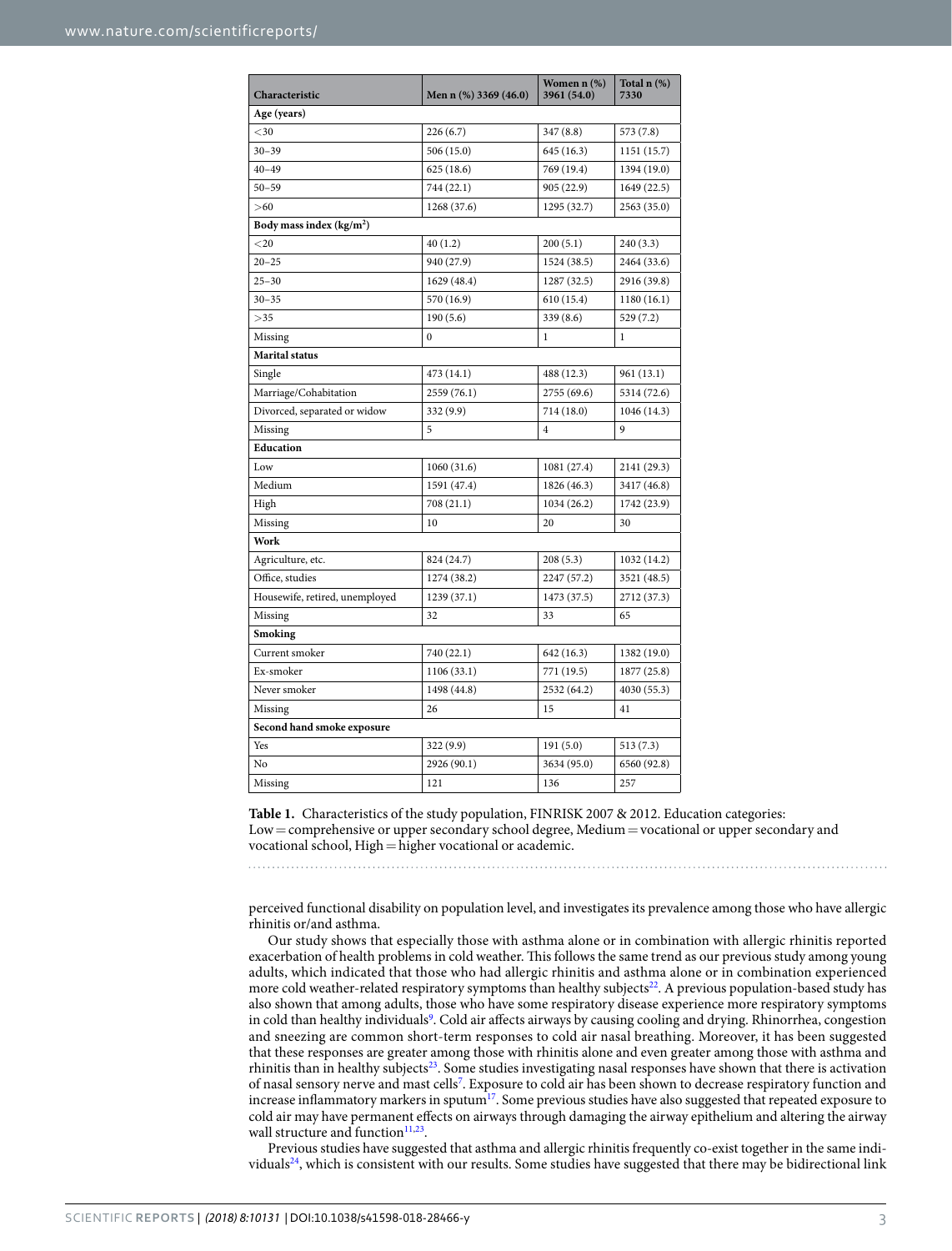<span id="page-3-0"></span>

|                                  | <b>FINRISK 2007 &amp; 2012</b> |                         |                         | No cardiovascular diseases |                           |                                  |
|----------------------------------|--------------------------------|-------------------------|-------------------------|----------------------------|---------------------------|----------------------------------|
|                                  | Men<br>$\mathbf{n}(\%)$        | <b>Women</b><br>$n(\%)$ | <b>Total</b><br>$n(\%)$ | Men<br>$n(\%)$             | Women<br>$\mathbf{n}(\%)$ | <b>Total</b><br>$\mathbf{n}(\%)$ |
| No asthma or allergic rhinitis   | 2143(64.0)                     | 2200 (55.6)             | 4343 (59.5)             | 1138 (64.4)                | 1297(57.0)                | 2435(60.2)                       |
| Allergic rhinitis without asthma | 937(28.0)                      | 1311 (33.2)             | 2248 (30.8)             | 494(28.0)                  | 768 (33.8)                | 1262(31.2)                       |
| Asthma without allergic rhinitis | 87(2.6)                        | 103(2.6)                | 190(2.6)                | 47(2.7)                    | 54(2.4)                   | 101(2.5)                         |
| Asthma with allergic rhinitis    | 184(5.5)                       | 340(8.6)                | 524(7.2)                | 88 (5.0)                   | 156(6.9)                  | 244(6.0)                         |
| Missing                          | 18                             |                         | 25                      | 11                         | $\overline{2}$            | 13                               |

**Table 2.** The distribution of the determinants of interest in the total study population and the sub-population.

between upper and lower airways and the united airways –theory has been established<sup>25</sup>. This theory suggests that there are some pathophysiological mechanisms that are the same in both diseases and that treatment for allergic rhinitis is beneficial also for the asthma control reducing asthma-related exacerbations and hospitalizations<sup>[26](#page-6-25)</sup>.

Quality of life has been studied among asthmatics. Those who had coexisting allergic rhinitis had worse quality of life than those with asthma alone<sup>27</sup>. Very frequent disease symptoms can also cause functional disability and a Canadian study reported that almost half of the people with allergic rhinitis had year-round symptoms<sup>28</sup>. Allergic rhinitis has not been considered as a serious disease, but previous studies have suggested that it has several efects on everyday life, for example it may cause exhaustion during the day, and it may also have socioeconomic consequences because of absence from school or work $26$ .

A previous study showed that there are some overlapping of symptom reporting among people with diferent kinds of diseases<sup>[29](#page-6-28)</sup>. We included other chronic diseases as a covariate among the whole population in the adjusted analyses. In addition, stratifed analyses were conducted for the sub-population by excluding those with cardiovascular diseases, to see if that influences the results. The stratified analyses did not affect the main effects.

The National FINRISK Study is population-based and has an extensive geographical coverage in Finland. The diseases of interest were self-reported doctor-diagnosed asthma and allergic rhinitis. Information on doctor-diagnosed asthma is most likely valid due to substantial reimbursement that is given nationally for asthma medication for patients with a verified diagnosis based on agreed criteria. The assessment of allergic rhinitis was more likely to include measurement error with potential under-diagnosis. Tis could partly explain the weaker effects among those with allergic rhinitis only. The outcomes of interest were perceived cold weather-related functional disability and exacerbation of health problems. The responses to questions about cold-related phenomena are clearly based on subjective perceptions of cold, although individuals are likely to verify their perceptions against objective temperature. Environmental low temperature is known to be associated with cooling of the body and physiological responses, which elicit discomfort, decreased physical and cognitive performance and worsen the course of chronic diseases (manifested as increased reporting of various symptoms). The study questions were developed to assess these effects. The comprehension of the questions about perceptions of cold reflects both sensory, psychological, environmental, individual and motivational factors. These outcomes are based on self-assessment and may be related to some random error rather than linked to the determinants of interest. Such random error may introduce some underestimation of the studied relations.

Potential determinants of cold weather-related functional disability and health problems could serve as potential confounders. We applied Poisson regression analysis to adjust for several potential confounders, including age, BMI, marital status, education, job category, smoking, exposure to secondhand smoke (SHS) and other diseases. We judged that the presence of a cardiovascular disease could infuence the studied outcomes and conducted a sensitivity analysis to explore their impact on the studied efect estimates. We conducted stratifed analyses in a sub-population where all subjects with one or more cardiovascular diseases were excluded. The effect estimates for the cold weather-related symptoms were either similar or slightly stronger compared with those estimated in the total population.

Cold weather-related functional disability can cause substantial burden to patients who have these diseases separately or in combination. It is also likely to cause economic burden to society through sick leaves and absence from school or work. This study gives new knowledge for the healthcare personnel who should give advice to those with respiratory diseases to protect themselves from cold weather and to make some changes into their medication. For example, The Finnish Current Care Guidelines for Asthma<sup>30</sup> include instructions to avoid environmental exposures, which may worsen asthma control and there are instructions for modifcation of asthma medication. Interestingly, air pollution is indicated as a common irritant but there is no mention about weather conditions in general or cold weather in particular. This suggests that the impact of cold is not recognized among clinicians. According to the present results, the impact of cold weather is rather common among subjects with asthma and allergic rhinitis. It is likely that appropriate modifcation of medical treatment of asthma and allergies, such as dosage of medication or use of protective mask, would reduce exacerbation of the asthma-related and allergic symptoms and would support ability to cope with the cold weather.

In conclusion, our results show that subjects with allergic rhinitis or/and asthma are more susceptible to cold weather-induced functional disability and exacerbation of symptoms of the pre-existing diseases than subjects without these diseases. Having both allergic rhinitis and asthma did not have an added efect to perceived functional disability and exacerbation of health symptoms compared to having allergic rhinitis or asthma alone.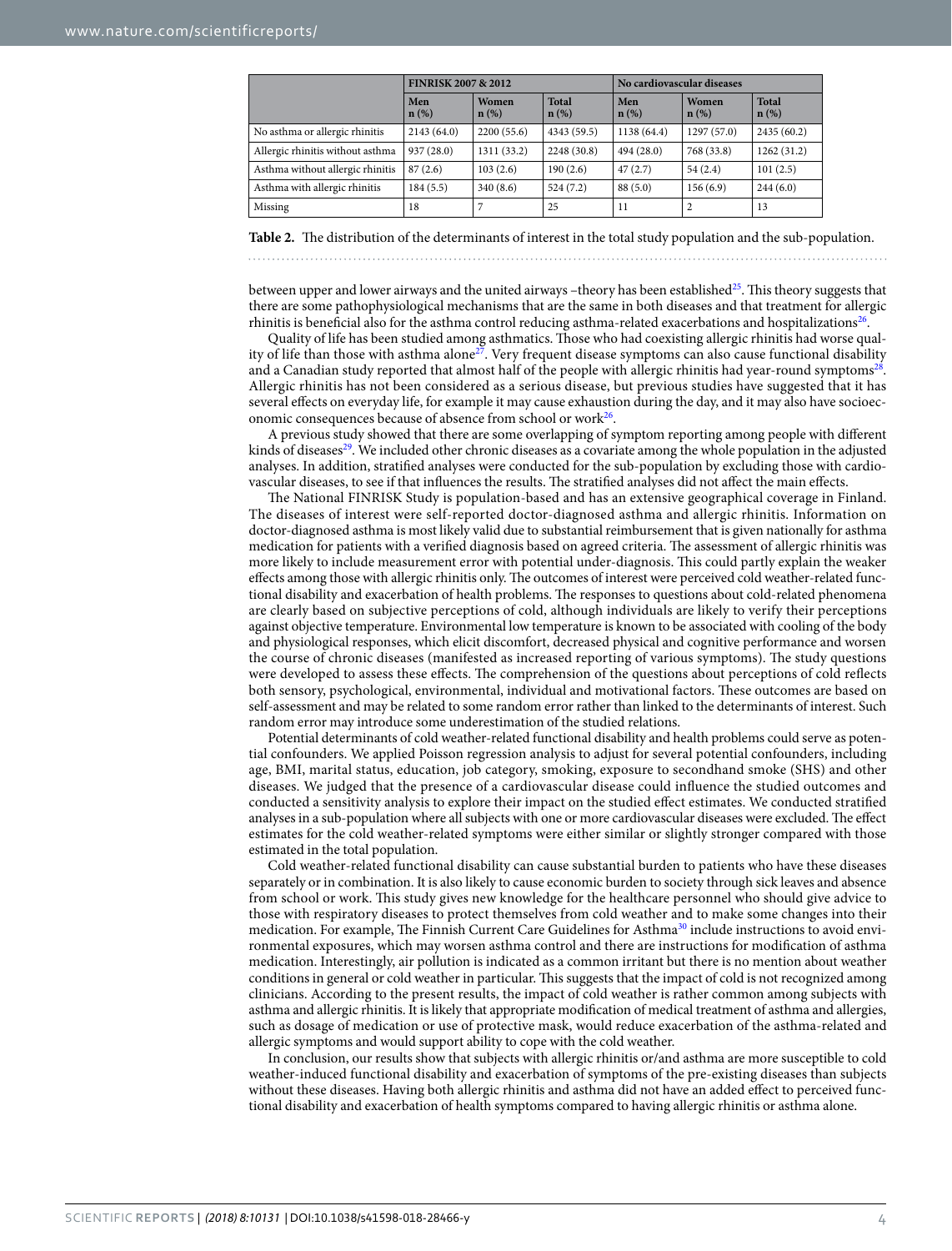### **FINRISK 2007 & 2012**



#### Subjects with cardiovascular disease excluded



<span id="page-4-0"></span>**Figure 1.** Cold weather-related FD and EH according to having allergic rhinitis, asthma, or both of them.

#### **Methods**

**Study design and study population.** The data analyzed in this study consisted of the National FINRISK 2007 and FINRISK 2012 studies conducted by the National Institute for Health and Welfare in Finland. The FINRISK 2007 and 2012 surveys were carried out for a stratifed random sample of 25–74 year old population drawn from the Finnish population register<sup>31</sup>. Finland is located between 60° and 70°N latitude and 20° and 31°E longitude. Study areas in the FINRISK 2007 were North Karelia and Northern Savo, Turku and Loimaa regions in southwestern Finland, cities of Helsinki and Vantaa, provinces of Northern Ostrobothnia and Kainuu, and province of Lapland. FINRISK 2012 had the same study areas except the province of Lapland. The monthly mean temperature in 2012 varied in the city of Helsinki from −6.8 °C to 17.7 °C and from −15.8 °C to 13.9 °C in the municipality of Sodankylä located in the province of Lapland. A random sample of the main study population was invited to participate in the temperature-related sub-studies conducted during each survey. Tose who agreed to participate also answered The Oulu Cold and Health Questionnaire, which was designed by the specialist study team<sup>32</sup>. This questionnaire data was linked to the FINRISK main study on an individual basis. The Coordinating Ethics Committee of the Helsinki and Uusimaa Hospital District in southern Finland approved studies. All participants of this study signed an informed consent and all methods were performed in accordance with relevant guidelines and regulations.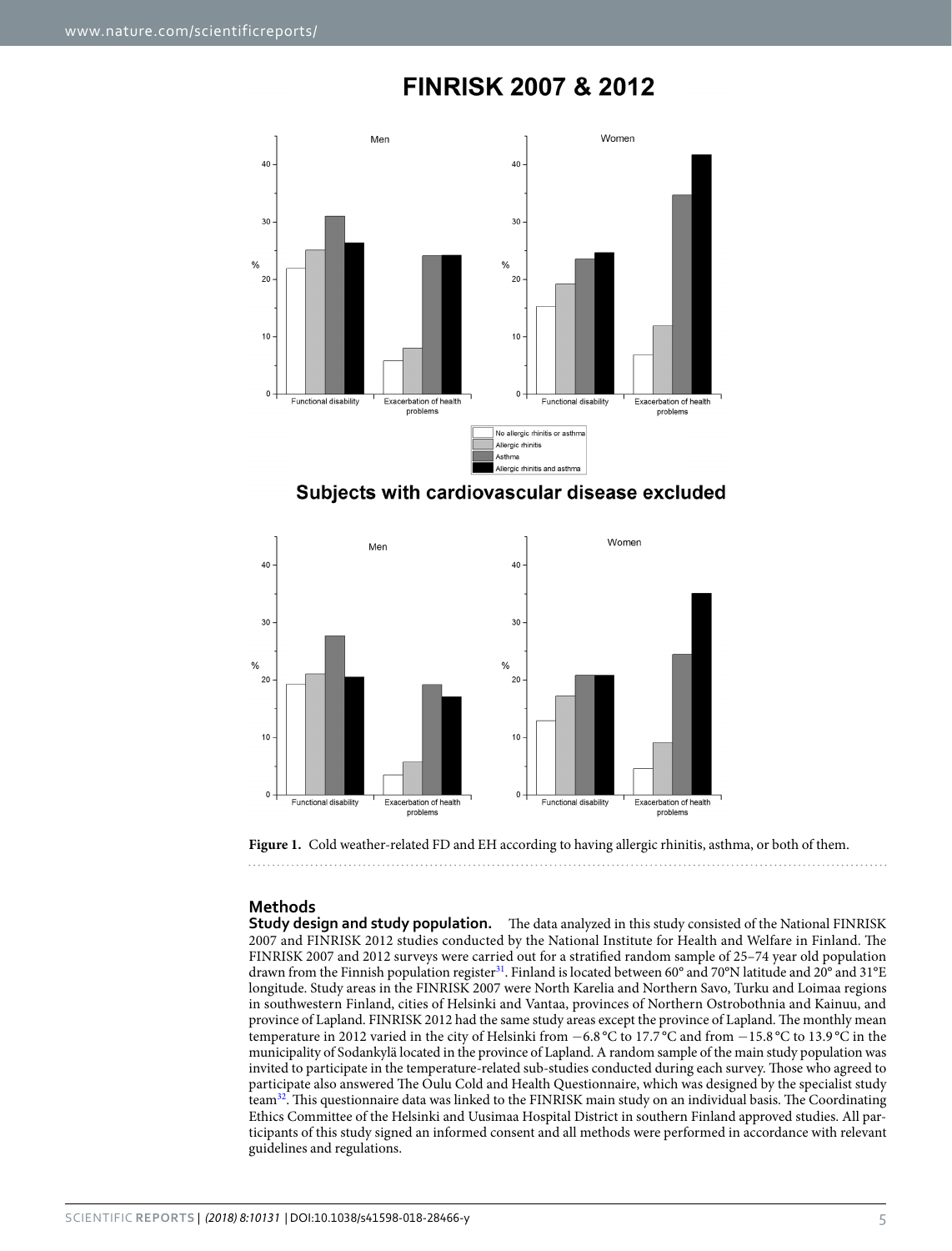<span id="page-5-0"></span>

|                                               | <b>FINRISK 2007 &amp; 2012</b>              |                      |                                           |                                             |                     |                                           |  |  |
|-----------------------------------------------|---------------------------------------------|----------------------|-------------------------------------------|---------------------------------------------|---------------------|-------------------------------------------|--|--|
|                                               | Men                                         |                      |                                           | <b>Women</b>                                |                     |                                           |  |  |
| Determinant category                          | No of subjects and<br>prevalence $n$ $(\%)$ | Crude PR (95%<br>CI) | <b>Adjusted PR</b><br>$(95\% \text{ CI})$ | No of subjects and<br>prevalence $n$ $(\%)$ | Crude PR (95%<br>CI | <b>Adjusted PR</b><br>$(95\% \text{ CI})$ |  |  |
| No asthma or allergic<br>rhinitis (reference) | 462(21.9)                                   | 1.00                 | 1.00                                      | 330 (15.3)                                  | 1.00                | 1.00                                      |  |  |
| Allergic rhinitis without<br>asthma           | 233(25.1)                                   | $1.15(1.00-1.32)$    | $1.19(1.04-1.37)$                         | 249 (19.2)                                  | $1.26(1.08-1.46)$   | $1.26(1.08-1.46)$                         |  |  |
| Asthma without allergic<br>rhinitis           | 27(31.0)                                    | $1.42(1.03 - 1.96)$  | $1.29(0.93 - 1.80)$                       | 23(23.5)                                    | $1.54(1.06-2.23)$   | $1.36(0.92 - 2.02)$                       |  |  |
| Asthma with allergic rhinitis                 | 48(26.4)                                    | $1.21(0.94 - 1.55)$  | $1.16(0.90 - 1.50)$                       | 83 (24.7)                                   | $1.62(1.31 - 2.00)$ | $1.40(1.12 - 1.76)$                       |  |  |
| Missing                                       | 62(1.8)                                     |                      |                                           | 63(1.6)                                     |                     |                                           |  |  |

**Table 3.** Prevalences (%) and prevalence ratios (PR) and their 95% confdence intervals (95% CI) of cold weather-related FD according to having asthma with or without allergic rhinitis or allergic rhinitis alone, FINRISK 2007 & 2012. Adjusted PR for age, BMI, marital status, education, job category, smoking, exposure to secondhand smoke (SHS) and other diseases.

<span id="page-5-1"></span>

|                                               | <b>FINRISK 2007 &amp; 2012</b>              |                     |                                           |                                             |                     |                                           |  |  |
|-----------------------------------------------|---------------------------------------------|---------------------|-------------------------------------------|---------------------------------------------|---------------------|-------------------------------------------|--|--|
|                                               | Men                                         |                     |                                           | <b>Women</b>                                |                     |                                           |  |  |
| Determinant category                          | No of subjects and<br>prevalence $n$ $(\%)$ | Crude PR (95% CI)   | <b>Adjusted PR</b><br>$(95\% \text{ CI})$ | No of subjects and<br>prevalence $n$ $(\%)$ | Crude PR (95% CI)   | <b>Adjusted PR</b><br>$(95\% \text{ CI})$ |  |  |
| No asthma or allergic<br>rhinitis (reference) | 123(5.8)                                    | 1.00                | 1.00                                      | 149(6.9)                                    | 1.00                | 1.00                                      |  |  |
| Allergic rhinitis without<br>asthma           | 74(8.0)                                     | $1.37(1.04-1.81)$   | 1.53<br>$(1.15 - 2.04)$                   | 155(11.9)                                   | $1.73(1.40-2.14)$   | 1.78<br>$(1.43 - 2.21)$                   |  |  |
| Asthma without allergic<br>rhinitis           | 21(24.1)                                    | $4.14(2.75-6.24)$   | 4.28<br>$(2.88 - 6.36)$                   | 34 (34.7)                                   | $5.04(3.69 - 6.89)$ | 3.77<br>$(2.67 - 5.34)$                   |  |  |
| Asthma with allergic<br>rhinitis              | 44 (24.2)                                   | $4.15(3.05 - 5.65)$ | 4.02<br>$(2.89 - 5.59)$                   | 140(41.7)                                   | $6.05(4.96 - 7.39)$ | 4.60<br>$(3.69 - 5.73)$                   |  |  |
| Missing                                       | 62(1.8)                                     |                     |                                           | 63(1.6)                                     |                     |                                           |  |  |

**Table 4.** Prevalences (%), prevalence ratios (PR) and their 95% confdence intervals (CI) of cold weatherrelated EH according to having asthma with or without allergic rhinitis, and allergic rhinitis alone, FINRISK 2007 & 2012. Adjusted PR for age, BMI, marital status, education, job category, smoking, exposure to secondhand smoke (SHS) and other diseases.

**Determinants of interest.** The respiratory diseases of interest were doctor-diagnosed asthma and allergic rhinitis. Potential occurrence of these diseases were asked in the main FINRISK questionnaires. The potential susceptibility groups investigated were formed of those with only allergic rhinitis, those with only asthma, and those with both allergic rhinitis and asthma. The reference category consisted of those with neither asthma nor allergic rhinitis.

**Outcomes.** The main outcomes of interest were cold weather-related functional disability (FD) and impaired health and exacerbation of respiratory symptoms (EH). To address these, the following question was asked: "In which situations do you feel cold as a disability in wintertime? (home inside, home outside, commuting, work outside, work inside, during hobbies or leisure time, or never)". If cold was felt as a disability in some situation, the following details were inquired: "How serious are these disabilities? (a) feeling uncomfortable, (b) experiencing functional disability, and/or (c) feeling that cold air impairs health or exacerbates symptoms of the disease".

**Covariates.** The following covariates were adjusted for as potential confounders of the studied relations by applying the multivariate analyses: age, body mass index (BMI), marital status, education, type of work, smoking, second hand smoke exposure, and occurrence of other chronic diseases, such as cardiovascular diseases, hypertension, diabetes, musculoskeletal disorders, depression, and other chronic diseases (apart from asthma and allergic rhinitis that were studied as potentially conveying susceptibility to cold). Age and BMI were ftted into 5 categories. The age categories were <30, 30–39, 40–49, 50–59, and >59, where the latter category >59 formed the reference category. BMI was calculated from the weight and height that were measured in a personal check-up at the survey site. BMI categories were <20, 20–25, 25–30, 30–35, and >35, while BMI=20–25 formed the reference category. Smoking, education, marital status, and type of work were all categorized into 3 groups. For smoking, never smokers formed the reference category, the other categories being ex-smokers and current smokers. For education, higher vocational or academic degree formed the reference category, the other categories being comprehensive or upper secondary school degree, and vocational or upper secondary and vocational school degrees. For marital status, cohabitation/married formed the reference category, while single or separated, and divorced or a widow were the other two categories. Work was categorized to capture potential occupational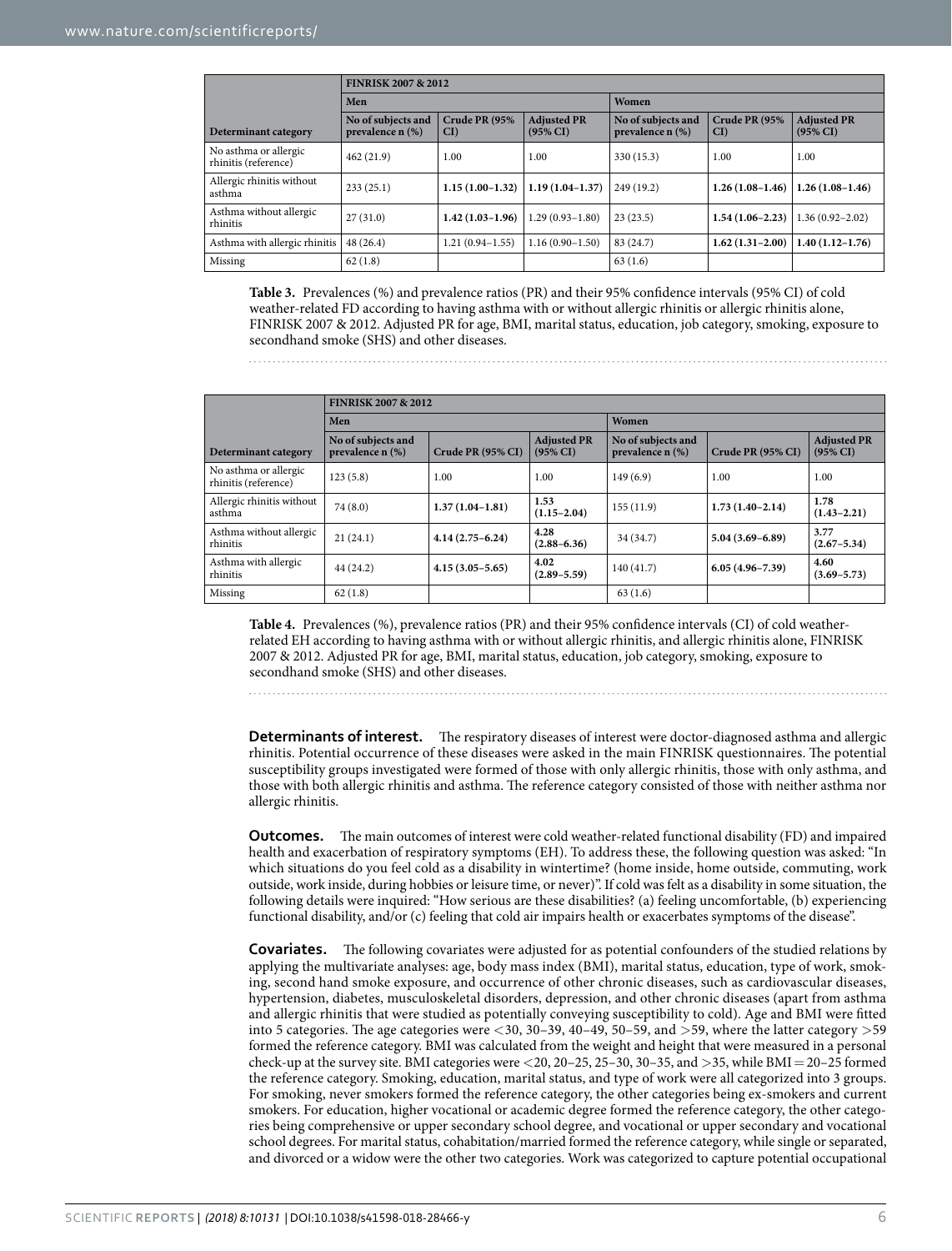exposures. Office workers and students formed the reference category, while the other two categories were formed of agriculture, factory work and other jobs with potential asthmogenic exposures, and housewife, retired or unemployed formed the third category.

**Statistical methods.** Separate analyses were carried out for men and women. We estimated the relations between the presence of asthma and/or allergic rhinitis and occurrence of the cold weather-related FD and EH, by applying prevalence ratios (PR) and their 95% confdence intervals (95% CI). To address potential susceptibility to cold conveyed by having asthma and/or allergic rhinitis, we estimated the prevalence ratio of the outcomes among these disease groups separately. We also conducted sensitivity analyses by excluding 3275 subjects with a cardiovascular disease. Analyses were conducted applying the SAS statistical program (SAS 9.4, SAS Institute, Inc., Cary, North Carolina). The multivariate analyses were carried out using the GENMOD-procedure, and they were based on Poisson regression using logarithmic link function.

The datasets generated during and/or analyzed during the current study are available from the corresponding author on reasonable request.

#### **References**

- <span id="page-6-0"></span>1. Bousquet, J. *et al*. Allergic Rhinitis and its Impact on Asthma (ARIA) 2008. *Allergy.* **63**, 8–160 (2008).
- <span id="page-6-1"></span>2. To, T. *et al*. Global asthma prevalence in adults: fndings from the cross-sectional world health survey. *BMC Public Health.* **12**, 204 (2012).
- <span id="page-6-2"></span>3. Bjerg, A. *et al*. Increased prevalence of symptoms of rhinitis but not of asthma between 1990 and 2008 in Swedish adults: Comparisons of the ECRHS and GA 2LEN surveys. *PLoS ONE*. **6** (2011).
- <span id="page-6-4"></span><span id="page-6-3"></span>4. Maio, S. *et al*. Respiratory symptoms/diseases prevalence is still increasing: a 25-yr population study. *Respir Med.* **110**, 58–65 (2016). 5. Jousilahti, P., Haahtela, T., Laatikainen, T., Mäkelä, M. & Vartiainen, E. Asthma and respiratory allergy prevalence is still increasing among Finnish young adults. *Eur Respir J.* **47**, 985–987 (2016).
- <span id="page-6-5"></span>6. Boulay, M., Morin, A., Laprise, C. & Boulet, L. Asthma and rhinitis: what is the relationship? *Curr Opin Allergy Clin Immunol.* **12**, 449–454 (2012).
- <span id="page-6-6"></span>7. Cruz, A. A. & Togias, A. Upper airways reactions to cold air. *Curr Allergy Asthma Rep.* **8**, 111–117 (2008).
- <span id="page-6-7"></span>8. Liener, K., Leiacker, R., Lindemann, J., Rettinger, G. & Keck, T. Nasal mucosal temperature afer exposure to cold, dry air and hot, humid air. *Acta Otolaryngol (Stockh).* **123**, 851–856 (2003).
- <span id="page-6-8"></span>9. Harju, T. *et al*. Cold-related respiratory symptoms in the general population. *Clin Respir J.* **4**, 176–185 (2010).
- <span id="page-6-9"></span>10. Hyrkäs, H., Ikäheimo, T. M., Jaakkola, J. J. K. & Jaakkola, M. S. Asthma control and cold weather-related respiratory symptoms. *Respir Med.* **113**, 1–7 (2016).
- <span id="page-6-10"></span>11. Sue-Chu, M. Winter sports athletes: long-term efects of cold air exposure. *BJSM online.* **46**, 397–401 (2012).
- <span id="page-6-11"></span>12. Koskela, H., Tukiainen, H., Kononoff, A. & Pekkarinen, H. Effect of whole-body exposure to cold and wind on lung function in asthmatic patients. *Chest.* **105**, 1728–1731 (1994).
- <span id="page-6-12"></span>13. Sandsund, M., Reinertsen, R. E., Holand, B. & Bjermer, L. Thermoregulatory and respiratory responses in asthmatic and nonasthmatic subjects breathing cold and warm air during exercise in the cold. *J Therm Biol.* **32**, 246-254 (2007).
- <span id="page-6-13"></span>14. Jammes, Y. *et al*. One-year occupational exposure to a cold environment alters lung function. *Arch Environ Health.* **57**, 360–365 (2002).
- <span id="page-6-14"></span>15. Piedrahita, H., Oksa, J., Malm, C. & Rintamäki, H. Health problems related to working in extreme cold conditions indoors. *Int J Circumpolar Health.* **67**, 279–287 (2008).
- <span id="page-6-15"></span>16. Koskela, H., Pihlajamäki, J., Pekkarinen, H. & Tukiainen, H. Efect of cold air on exercise capacity in COPD: Increase or decrease? *Chest.* **113**, 1560–1565 (1998).
- <span id="page-6-16"></span>17. Seys, S. F. *et al*. Efects of high altitude and cold air exposure on airway infammation in patients with asthma. *Torax.* **68**, 906–913 (2013).
- <span id="page-6-17"></span>18. Näyhä, S. Environmental temperature and mortality. *Int J Circumpolar Health.* **64**, 451–458 (2005).
- <span id="page-6-18"></span>19. Pienimäki, T. *et al*. Prevalence of cold-related musculoskeletal pain according to self-reported threshold temperature among the Finnish adult population. *Eur J Pain.* **18**, 288–298 (2014).
- <span id="page-6-20"></span><span id="page-6-19"></span>20. Mäkinen, T. M. *et al*. Efect of repeated exposures to cold on cognitive performance in humans. *Physiol Behav.* **87**, 166–176 (2006). 21. Castellani, J. W. & Tipton, M. J. Cold Stress Efects on Exposure Tolerance and Exercise Performance. *Compr Physiol.* **6**, 443–469
- <span id="page-6-21"></span>(2015). 22. Hyrkäs, H., Jaakkola, M. S., Ikäheimo, T. M., Hugg, T. T. & Jaakkola, J. J. K. Asthma and allergic rhinitis increase respiratory symptoms in cold weather among young adults. *Respir Med.* **108**, 63–70 (2014).
- <span id="page-6-22"></span>23. Koskela, H. O. Cold air-provoked respiratory symptoms: the mechanisms and management. *Int J Circumpolar Health.* **66**, 91–100 (2007).
- <span id="page-6-23"></span>24. Boulet, L. & Boulay, M. Asthma-related comorbidities. *Expert Rev Respir Med.* **5**, 377–393 (2011).
- <span id="page-6-24"></span>25. Compalati, E. et al. The link between allergic rhinitis and asthma: the united airways disease. *Expert rev clin immunol*. **6**, 413-423 (2010).
- <span id="page-6-25"></span>26. Feng, C. H., Miller, M. D. & Simon, R. A. Te united allergic airway: connections between allergic rhinitis, asthma, and chronic sinusitis. *Am J Rhinol Allergy.* **26**, 187–190 (2012).
- <span id="page-6-26"></span>27. Maio, S. *et al*. Impact of asthma and comorbid allergic rhinitis on quality of life and control in patients of Italian general practitioners. *J Asthma.* **49**, 854–861 (2012).
- <span id="page-6-27"></span>28. Keith, P. K., Desrosiers, M., Laister, T., Schellenberg, R. R. & Waserman, S. The burden of allergic rhinitis (AR) in Canada: perspectives of physicians and patients. *Allergy Asthma Clin Immunol.* **8**, 7 (2012).
- <span id="page-6-28"></span>29. Näyhä, S., Hassi, J., Jousilahti, P., Laatikainen, T. & Ikäheimo, T. M. Cold-related symptoms among the healthy and sick of the general population: National FINRISK Study data, 2002. *Public Health.* **125**, 380–388 (2011).
- <span id="page-6-29"></span>30. Asthma. Current Care Guidelines. Working group appointed by the Finnish Medical Society Duodecim, the Finnish Respiratory Society, the Finnish Paediatric Society and the Finnish Society of Clinical Physiology. Helsinki: The Finnish Medical Society Duodecim, 2012 [www.kaypahoito.f](http://www.kaypahoito.fi)i (referred April 17, 2018).
- <span id="page-6-30"></span>31. Borodulin, K. *et al*. Forty-year trends in cardiovascular risk factors in Finland. *Eur J Public Health.* **25**, 539–546 (2015).
- <span id="page-6-31"></span>32. Ikäheimo, T. M. *et al*. Cold-related cardiorespiratory symptoms among subjects with and without hypertension: the National FINRISK Study 2002. *Eur J Public Health.* **24**, 237–243 (2014).